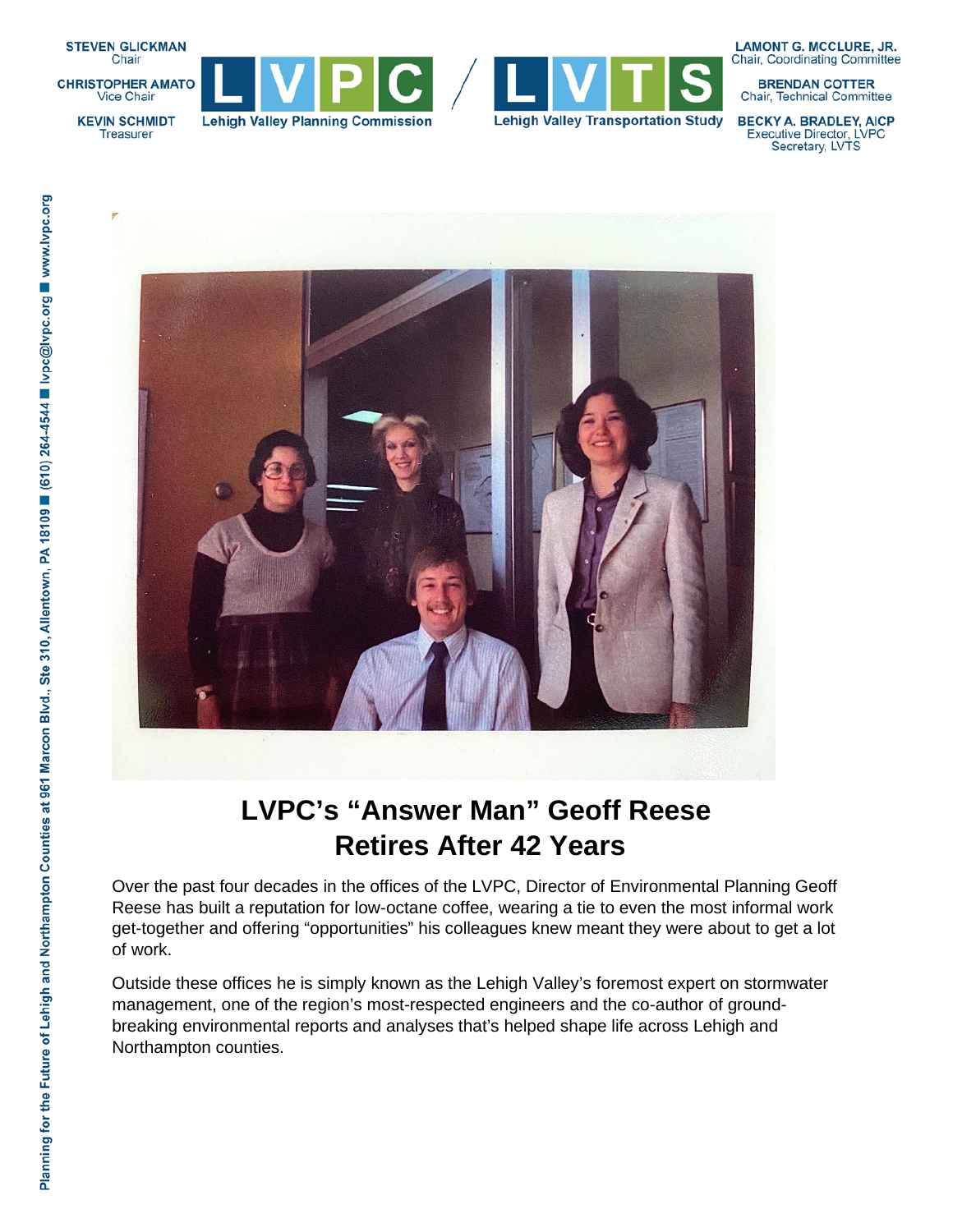More than 42 years after Geoff arrived at the LVPC for a job his bosses thought he'd keep for a year, he retired, effective May 13, leaving behind a legacy of dedication that impacts all 62 Lehigh Valley municipalities.

"It's been a great ride," Geoff said during his final Commission Board meeting. "This place has become a second home. I know some of my colleagues may think I never go home. I'm really proud of the work we do here and grateful for the support I've always been given by this board, the counties, former executive director Mike Kaiser and now Becky [Bradley]."

"Geoff is one of the best people and professional planners and engineers I have ever had the privilege to know and work alongside," LVPC Executive Director Becky Bradley said. "We are blessed in the Lehigh Valley to have you and I'm really going to miss you - even the decaf coffee."

Even the longest-running Commission board members can't remember a time when Geoff wasn't setting the region's environmental policy. His run of attending an estimated 500 monthly Commission meetings ended April 28.

"I guess now I'm the senior member on the Commission," said Percy Dougherty, a former longtime Lehigh County Commissioner who's been on the board since the mid-1980s. "I remember how other counties complained that we were getting all the stormwater [grant] money. It was all thanks to you."

Known for his wry humor, bad puns and calming effect he brings to every project he leads, Geoff's had an unmistakable presence among his colleagues. Never a moment of fluster, never a suggestion that something couldn't be done and the next four-letter explicative he utters in frustration would be his first. Frequently the first into the office and the last to leave, when he wasn't in the community making complex concepts seem simple, Geoff could often be found hunched over a collection of blueprints, reviewing the fine details for one of the roughly 180 major developments that require stormwater plans in any given year.

But his impact goes well beyond the thousands of development projects he's worked to make environmentally sound and will last long after he's done shoveling peanut M&Ms from his secret stash to his colleagues. All 16 of the Lehigh Valley's watersheds now have stormwater management plans designed to control flooding and protect the environment. Geoff had a hand in all of them. And if an environmental analysis or report has been done by the LVPC in the last four decades, Geoff has likely authored it or played a major role in it. The list is too long to lay out but includes groundbreaking analysis such as the Lehigh Valley's – and Pennsylvania's - first regional Hazard Mitigation Plan in 2005, the 2014 Climate and Energy Element that was among the first in the state to begin to list ways to combat Climate Change, and the 2014 Return on Environment report, which showed in clear dollars and cents how much the preservation of our air, water, woodlands and more added to the local economy. For example, living near protected open space adds nearly \$15,000 to a property's value – that's \$1.8 billion Valleywide – and residents avoid more than \$54 million in healthcare costs due to the presence of trees and open space.

Other plans with Geoff's fingerprints include Livable Landscapes Plans for Lehigh and Northampton County, Green Infrastructure Guidelines that show developers a better way to build, multi-municipal comprehensive plans involving dozens of Lehigh Valley communities, and the last three regional comprehensive plans, which set the long-term plan for development,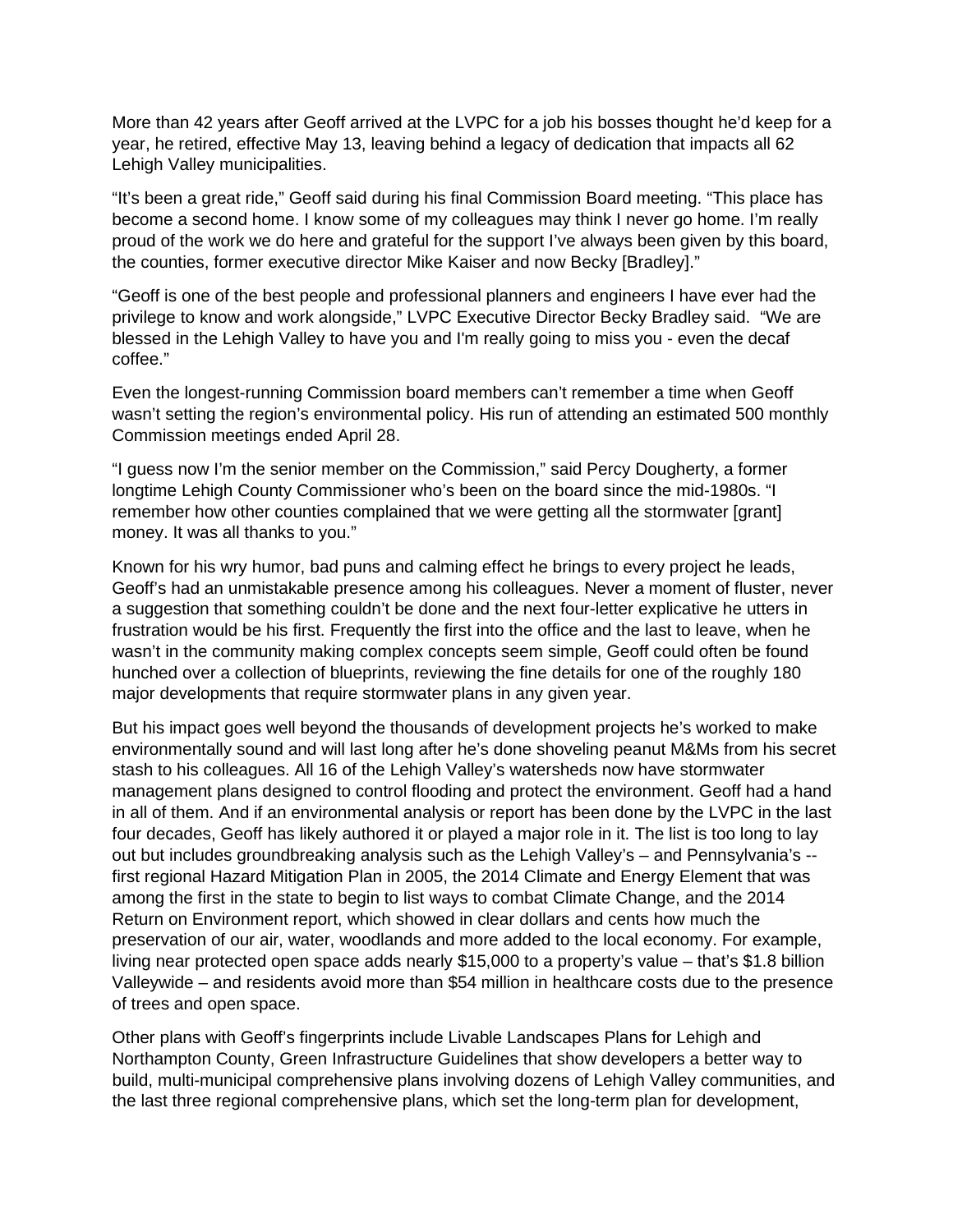growth and the protection of the environment for a region of 687,508 people. The most recent, *FutureLV: The Regional Plan,* in 2021, won the Governor's Award for Innovative Planning and Sound Land Use Practices.

Former Portand Mayor Lance Prator first called the LVPC 15 years ago with a stormwater runoff question and Geoff happened to pick up.

"Geoff's the answer man. Every time we turn around, he's involved in some major project that's key to a community or region, and every time it happens, we know we're in good hands," said Prator, who's had a longtime fascination with the Oscar Meyer wiener mobile. "He's helped so many times I consider him a friend. He's one of the few people I've presented with a wiener whistle. Just a fantastic individual."

As an engineer, Brien Kocher's developed a great respect for Geoff's expertise and as a Bushkill Township Supervisor who is chairing the Nazareth Area Multi-Municipal Comprehensive Plan he's appreciated Geoff's ability to deftly address the needs of all 10 communities in the plan.

"My first year, 32 years ago, he developed that Monocacy Creek watershed plan. He built the model we're all still using today," Kocher said. "You just don't find so much institutional knowledge all in one place. I'm having trouble imagining what it will be like when he's not there."

Those kinds of accolades have been flying around the region since news of Geoff's retirement made the rounds to the many municipal partners he's worked with since 1980. Like most things, Geoff takes it all in stride.

Geoff said he won't miss feeling like there wasn't enough hours in each day to accomplish all he wanted, and he won't miss the occasional misstep in trying to help a community, like the time he and his team was a little over-aggressive in opening a package of red tracing dye they planned to use to test a North Whitehall Township community's sewage flow.

"Red dye everywhere," Geoff chuckled. "This woman let us into her perfectly put-together home and we turned it into something that looked like a crime scene."

What he will miss most is developing a plan or analysis, and then presenting it to a community in a way that everyone can understand.

"I just really like presenting information to people and talking with them about it," Geoff said. "I enjoy the process of developing the information and then trying to reach everyone. It's one of the really special things about working [at the LVPC]."

Now, that there will be a lot more free hours in his days, Geoff plans to spend more time with his wife, Robin, three children and families, and two grandchildren. He hopes to get back to being an avid cyclist, wants to learn to fly fish and intends on getting to long-delayed projects like building a new barn on his property in Bethlehem Township and restoring his first car – a 1963 Oldsmobile Cutlass Convertible.

"I've worked with a lot of great people over the years, on the LVPC staff, Commission and throughout the Lehigh Valley. We've dealt with, and continue to deal with, important environmental and broader planning issues," Geoff said. "I'm thankful to have been able to make a contribution and look forward to seeing great things from the LVPC and Lehigh Valley moving forward."